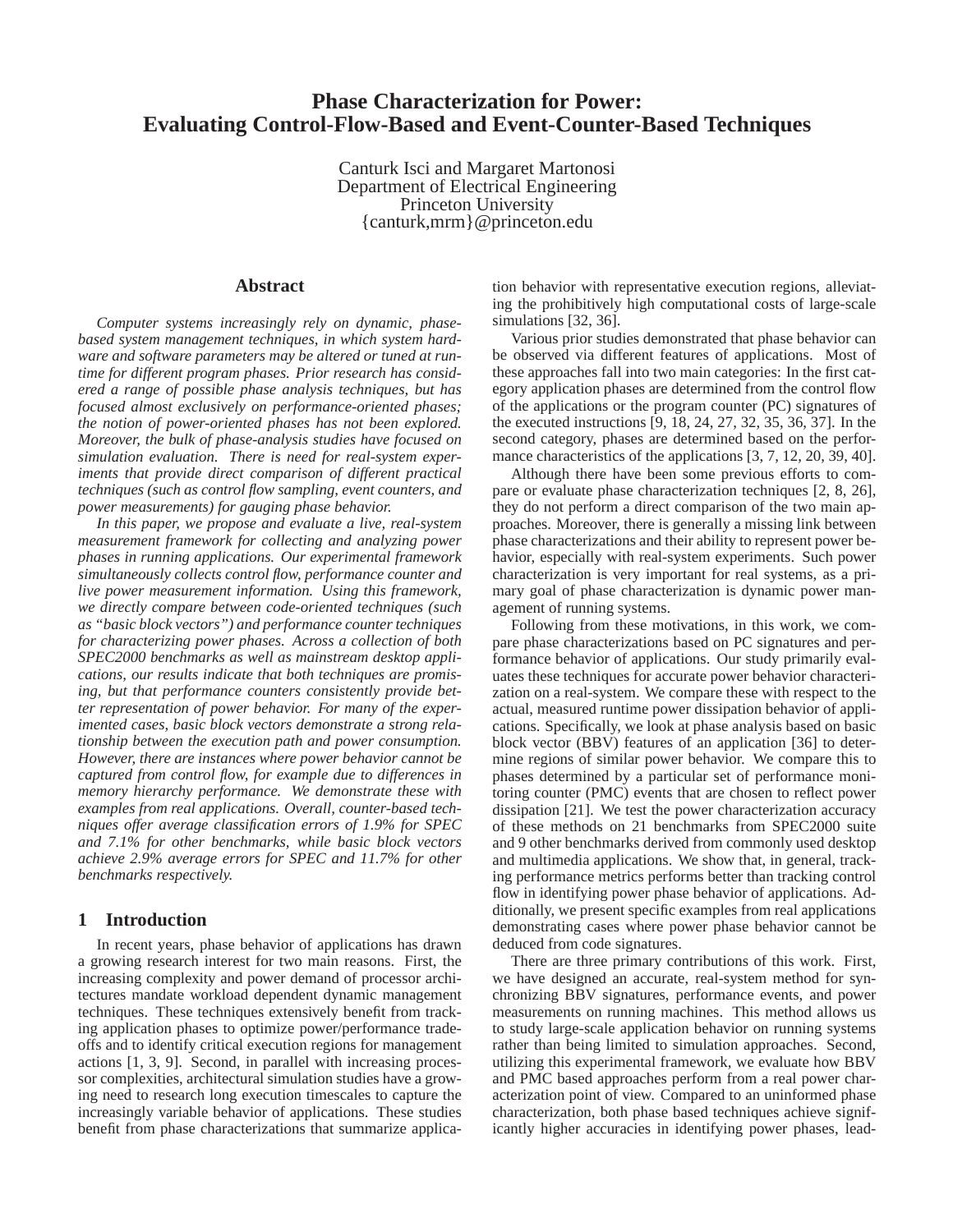ing to 2-6X less errors for benchmarks with significant power variations. Last, we compare control flow (BBV) and performance (PMC) based approaches against each other for their power phase classification abilities. Overall tracking performance behavior leads to 30-40% fewer errors than tracking control flow in representing real power phase behavior.

The rest of the paper is organized as follows. Section 2 describes the goals of our phase analysis research and discusses the reasons why control flow and performance phases can differ. Section 3 describes our experimentation platform. Section 4 explains the collection of BBV and PMC information with our experimental setup. Section 5 describes our phase classification methods. Section 6 describes our quantitative evaluation and presents the power phase characterization results. Section 7 provides detailed observations from performed experiments. Section 8 provides a final discussion of BBV and PMC based approaches and presents recommendations for future research. Section 9 summarizes related work and Section 10 offers our conclusions.

### **2 Goals and Challenges of Phase Analysis**

#### **2.1 Phase Overview**

Regardless of whether the phase characterization of an application is geared towards summarizing its execution behavior or towards identifying periods with different power/performance implications, the underlying goal is fundamentally the same. The principle purpose of phase characterization is to accurately classify execution behavior into self-similar operation regions based on the observed features. However, the choice of tracked features can be different for different endgoals. It might be desirable to have architecturally independent metrics to summarize execution for architectural exploration studies. In other cases, it is preferable to have metrics that reflect the different behavior under different architectures so that resulting phases closely track different power/performance behavior and correspond to different dynamic management opportunities.

In our research perspective, phase analysis lies as a layer between the architecture and the applications that make use of phase information. Based on the target application, there also exists a processing layer between phase analysis and the application, which helps interpret the phase behavior for application specific goals. An application can simply match observed phases with appropriate adaptive responses or can further process phase information to engage different dynamic management actions. For example, phase patterns can be used to detect recurrent behavior [22, 37] or to predict durations for certain modes of operation to amortize mode transition costs [23, 27]. Several system-level or architectural methods can benefit from phase information to guide dynamic management actions. Temperature aware scheduling [3] can benefit from detecting repetitive power phases to select among tasks with different power/temperature behavior to reduce performance degradation due to idling or throttling. Multicore power balancing and activity migration [16, 33] rely on application behavior to distribute or transfer activity among different components. Phases can provide both history and phase change information to decision policies of these techniques. Dynamic voltage and frequency scaling approaches [6, 30, 41] can evaluate costs and benefits of switching among operation modes at runtime based on diversity and duration of different phases.

Specifically in this study, our focus is how well different phase characterizations—based on different features represent workload power characteristics. We look at how previous control-flow based approaches perform for power characterization and compare this to our—power oriented—PMC based approach.

#### **2.2 What Control Flow Information Does Not Show**

Before delving into the details of our experimentation and phase characterization methodology, here we discuss the reasons why control flow and power/performance behavior of an application may disagree.

There are multiple aspects of application behavior that can cause the control flow and performance based approaches to reach different phase characterization conclusions. *Dynamic change in data locality* during an application's execution can cause the power behavior to significantly change. While this change can be easily recovered from memory performance metrics, code signatures cannot reflect this as execution footprints are not altered. *Effectively same execution* represents the converse of the above effect. In various applications, multiple procedures or code segments perform similar processes, leading to practically identical power behavior. These are considered as fairly different phases in terms of control flow, which may result in many different phase clusters that do not reflect actual changes in program power. Typical examples for these are scientific or other iterative processing applications performing different tasks on an input with similar power/performance implications. *Operand dependent behavior* may result in similar effects as the first case, where power and latency of a unit depends on the input operands, despite the same control flow. Typical cases for these are overflow handling and scaling of execution based on the input operand values or widths [4].

We revisit these effects after presenting our power phase characterization study. In Section 7, we show the differences that can arise between control flow and performance based phase tracking for power, with observations from real experimented applications.

### **3 Software and Hardware Measurement Platform**

To collect synchronous PC, PMC and power information during an application's execution, we use dynamic instrumentation via Pin [29]. Pin provides several flexible methods to dynamically instrument the binary at different granularities. This first step, *instrumentation*, simply decides where in the native code the additional procedures to analyze the application behavior should be inserted. Afterwards, whenever one of these instrumentation checkpoints are reached, Pin gains the control of the application and injects corresponding analysis routines. During execution, each time the instrumented locations are visited, their injected analysis routines also execute, providing the dynamic application information. This second phase of operation is called *analysis*. Pin utilizes a single executable, *Pintool*, to perform instrumentation and analysis on an application.

Figure 1 presents an overview of our experimental setup for power phase analysis with Pin. In our Pintool, we use trace level instrumentation to keep track of executed code traces.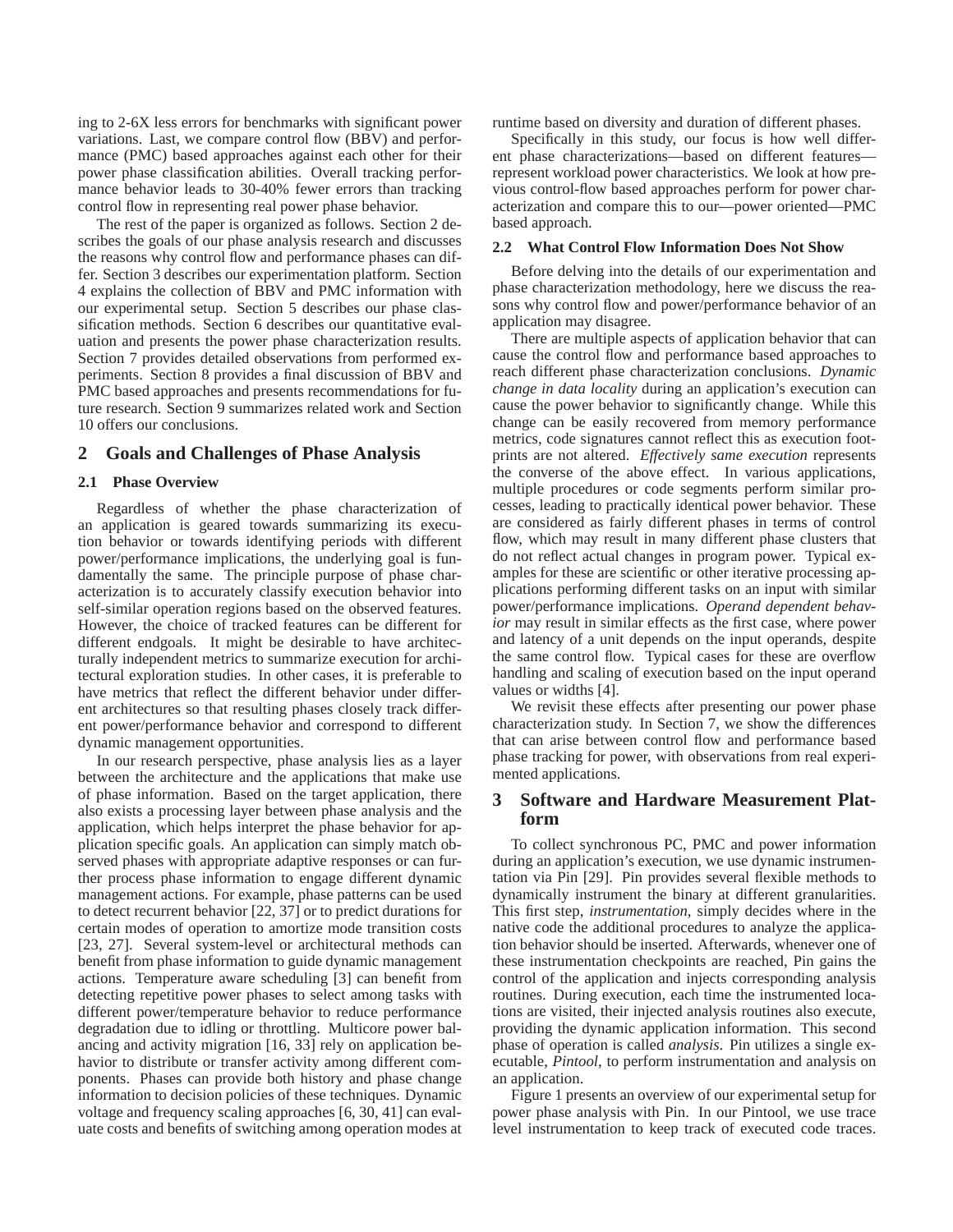

**Figure 1. Experimental setup for power phase analysis with Pin.**

Our analysis routine consists of three levels of hierarchy. The first level simply provides an account of executed instructions. This is implemented as an inlined conditional to improve performance and to avoid overwhelming power behavior. The second level samples one PC address approximately every 1 million instructions. The highest level analysis is invoked every 100 million instructions. This routine generates one BBV from the 100 PC samples, reads performance statistics from PMCs and logs the measured power history from the serial device file. These three sources of data collection are shown with the three incoming arrows to the analysis routine of our Pintool.

It is important to isolate application behavior from Pin operation. Pin provides application exclusive control flow information, however, performance monitoring and power measurements are out of Pin's control. Therefore, we provide handles to our Pin routines to disable the logging of data for power and performance at routine entries, and to reenable data logging at routine exits. Under Pin execution, instrumentation and analysis are temporally intermixed. Therefore, we use these handles during both instrumentation and analysis.

We provide real power behavior feedback to our power phase characterizations via external, live power measurements. We perform power measurements by measuring the current flow into the processor with a current probe. This measurement information is then fed back to the measurement system over the serial port interface.

To isolate the application power behavior from Pin analysis and instrumentation, we use certain controls within the instrumentation and analysis routines of our Pintool. These handles detach/attach serial device driver from the device file at routine entries/exits via termios flags. This approach allows us to preserve previous application power history, while preventing further logging while inside an instrumentation or analysis routine. At the end of a 100 million instruction sampling period, the highest level analysis routine halts logging and reads the logged power history for the past sampling period. This history is then averaged and is assigned as the observed power for the past sampling quantum. Afterwards, the buffer is flushed and reenabled for logging at the start of the next sampling interval.

Similar to the power measurement method, we developed several handles to control PMC monitoring from within our Pintool. At Pintool initialization, we first configure the events to be monitored. This is the most heavyweight operation, and is applied only once, before application execution commences. We selectively halt/start performance monitoring at instrumentation and analysis routine entries/exits. This is used to avoid polluting the PMC information with Pin execution. Although we provide the start/stop handles to all routines, after our initial experiments, we do not invoke them for instrumentation and the second level analysis routines, as their costs are comparable. Note that, this trade-off only affects PMC information without any effect on control flow information and power measurements. During the highest level analysis routine we read the past PMC statistics and reset the counters for the following sampling period.

With this experimental framework, we provide a valid matching between application execution flow, performance statistics and application specific power behavior. Inevitably, there can be error due to measurements, and due to transient operations that perform the control functions for selective logging and asynchronous operation of different data sources. However, in the experimented cases, our selective power collection and PMC sampling process produces power/performance information with good fidelity. Acquired power behavior and performance statistics are similar, both temporally and in terms of delta variations, to native executions of applications.

All of our experiments described in this paper are performed on a 1.4GHz Pentium 4 processor with Linux operating system, kernel 2.4.7-10. The experiments are carried out with the SPECCPU 2000 benchmarks using reference datasets and other benchmarks derived from well-known suites and desktop applications. All benchmarks are compiled with gcc and g77 compilers with base compiler flags.

# **4 Generating BBV and Performance Information from Pin/Hardware Structure**

### **4.1 Program Counter Sampling and BBV Generation**

To track control flow based application phases, we use the basic block vector (BBV) approach [36]. BBVs summarize application execution by tracking both which basic blocks of the application are touched and how many times each basic block is visited during a sampling interval. BBVs represent application execution behavior by providing both work-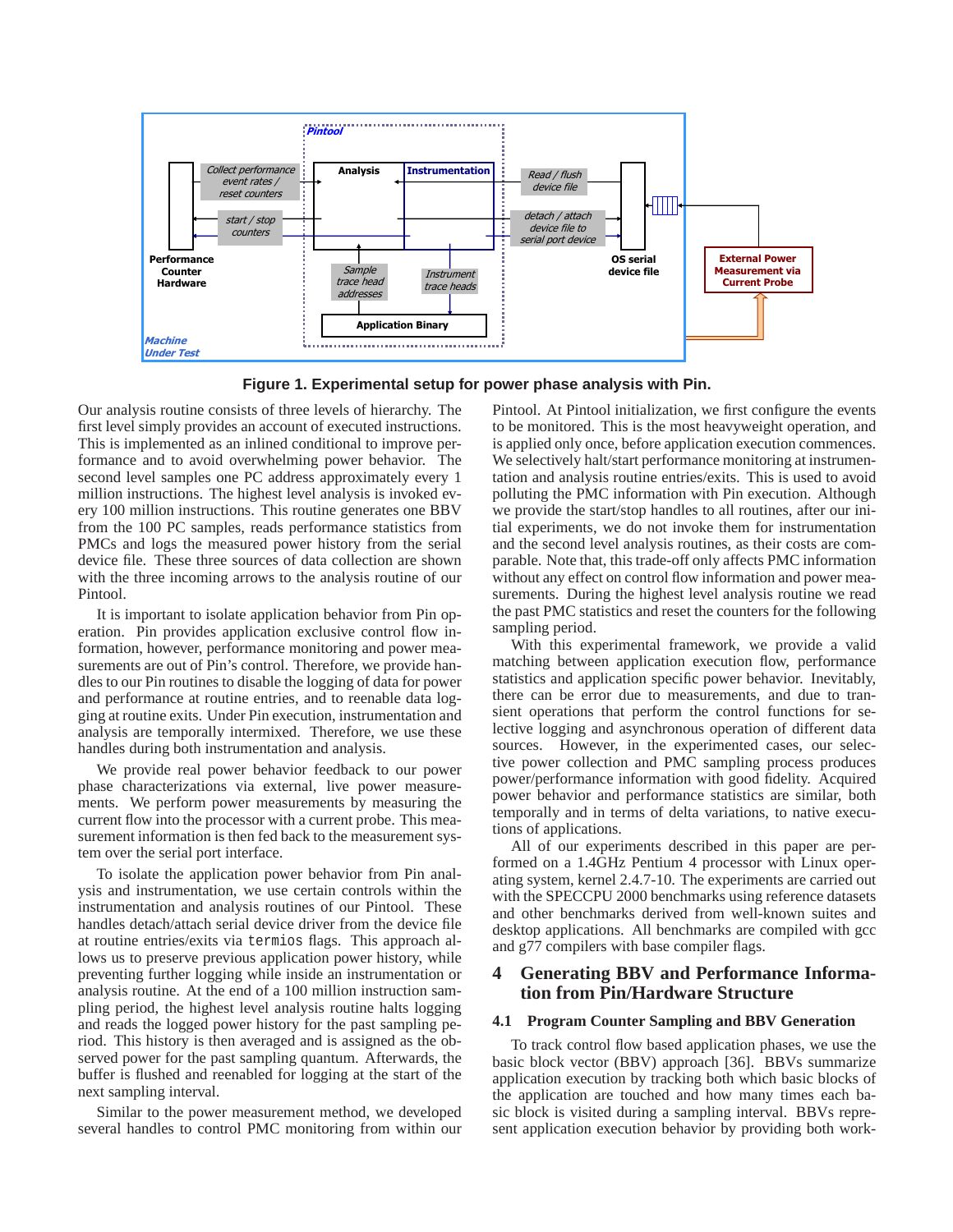ing set information and execution frequencies for different basic blocks [8]. BBVs are constructed from execution flow by mapping executed PC addresses to the basic blocks of an application binary. Originally, each component of a BBV is a specific basic block, and the magnitude of the component represents how often the corresponding basic block has been executed for a past sampling period. For practical purposes, BBVs are generally mapped into smaller dimensional vectors via random projection/hashing, component analysis or eliminating least significant dimensions [2, 13, 26, 36, 37].

In our implementation, we use Pin to sample the PC addresses at trace heads. As each trace head is also a basic block start address, each sampled PC actually corresponds to a specific basic block. Consequently, different sampled PCs represent different elements of the BBV and number of samples for a specific PC represents the execution frequency of the corresponding block. For sampling periods, we use previously published granularities [2]. We sample one PC every 1 million instructions and construct a BBV at every 100 million instructions. Thus, each BBV has an *L*1-norm—sum of vector components—of 100. We perform static instrumentation of our experimented applications with gcc compiler to determine the dimensions of basic block profiles. Even after eliminating untouched basic blocks and libraries, applications exhibit large BBV dimensions ranging from 33000 (qcc) to 100 (swim). These lead to highly sparse and impractical to implement BBVs. Therefore, we also apply dimension reduction. For the reduced dimensions, we choose 32 buckets based on previous work [37]. We use a variation of Jenkins' 32 bit integer hash function [25] to reduce the large and variable BBV dimensions into common 32 dimensional vectors.

As has been discussed in previous studies [26], sampling always incurs some amount of information loss. However, for any practical implementation of runtime control flow tracking, sampling is inevitable. Our observations show that our sampled PC information offers good similarity information for large scale control flow behavior. We compare full-blown BBVs, constructed from complete PC information, to our sampled BBVs with similarity matrices [36]. Both methods reflect the major phase content in terms of execution flow similarity and lead to similar phases for small numbers of target phase clusters.

#### **4.2 Using Performance Counters to Generate PMC Vectors**

In order to track power phases, we use a set of 15 performance counters that are good proxies for power estimation. The chosen counters track metrics such as CPU instruction counts, L1 and L2 access rates and and bus utilizations for memory behavior. The complete list of chosen performance counters are shown in Table 1 together with the applied mask configurations that define the particular event subsets we choose to track. The performance monitoring method is similar to prior research [21], but streamlined to avoid counter rotations. The final set of 15 PMC events can be monitored simultaneously without conflicts. Therefore, no PMC configuration is required except at the initial Pintool startup.

Every 100 million instructions, we collect the performance event counts and cycle count for the past sampling period. We then convert these event counts into per-cycle rates. These 15 event rates are then used to construct a 15 dimensional *PMC*

| <b>PMC Event</b>      | Mask    | <b>Description</b>                      |
|-----------------------|---------|-----------------------------------------|
| IOQ allocation        | 0x0EFE1 | I/O Queue and Bus Sequence Queue        |
|                       |         | allocations from all agents             |
| BSQ cache ref         | 0x0507  | L2 cache read and write accesses        |
| FSB data activity     | 0x03F   | Front Side Bus utilization for reading, |
|                       |         | driving or reserving the bus.           |
| <b>ITLB</b> reference | 0x07    | <b>ITLB</b> translations performed      |
| uop queue writes      | 0x07    | All uops written to the uop queue       |
| TC deliver mode       | 0x038   | Number of cycles the processor is       |
|                       |         | buiding traces from instruction decode  |
| uop_queue_writes      | 0x04    | uops written to the uop queue by        |
|                       |         | microcode ROM                           |
| x87 FP uop            | 0x08000 | All x87 floating point µops executed    |
| LD port replay        | 0x02    | Number of replays at the load port      |
| x87 SIMD moves        | 0x018   | Executed x87, MMX, SSE and SSE2         |
|                       |         | load, store and register move uops      |
| ST_port_replay        | 0x02    | Number of replays at the store port     |
| branch retired        | 0x0F    | All branches retired                    |
| uops retired          | 0x03    | Number of uops retired                  |
| front_end_event       | 0x03    | Number of loads and stores retired      |
| uop_type              | 0x06    | Tags load and stores (Does not count)   |

**Table 1. The set of chosen performance counter events and mask configurations.**

*vector*, which gauges the similarity of execution samples in a similar manner as BBVs.

# **5 Phase Classification**

We cluster BBV and PMC vector samples into phases with multiple clustering algorithms. First, we develop a fast, but less accurate method based on the descriptions of previous work [20]. This method is more suitable for runtime analysis as it assigns samples to phases as they are observed. We call this method *First Pivot Clustering*. To corroborate the observed characterization results are not due to the choice of clustering, we also experiment with a very computationally expensive method, *Agglomerative Clustering* [11]. We use two variations of this method: *complete linkage* and *average linkage*. Patil et al. [32] show that SPECint and SPECfp lead to on average 4 and 5 phases respectively. Therefore, in this study, to provide consistent results and error metrics across all applications, we target towards 5 final phases for all benchmarks. Afterwards, we show that observed results are consistent as the target number of phases changes.

### **5.1 First Pivot Clustering**

First Pivot Clustering uses *pivot* samples to represent different phases. In the original description of this method, a new gathered sample is compared to all previous pivots, i.e. starters of different phases. If the current sample is within a specified threshold distance of a pivot, it is assigned to that phase. If it is not within the similarity distance of any of the pivots, it starts a new phase and is added to the list of pivots as the representative sample for the new phase. By this way, The original description can assign samples to phases at runtime. This approach provides an upper bound to the distance within each phase, but it does not guarantee a fixed number of phases.

We change this to an iterative process, where the threshold is changed dynamically based on both the acquired and target number of phases. With this modification, we classify both BBVs and PMC vectors into 5 final phases after a few iterations.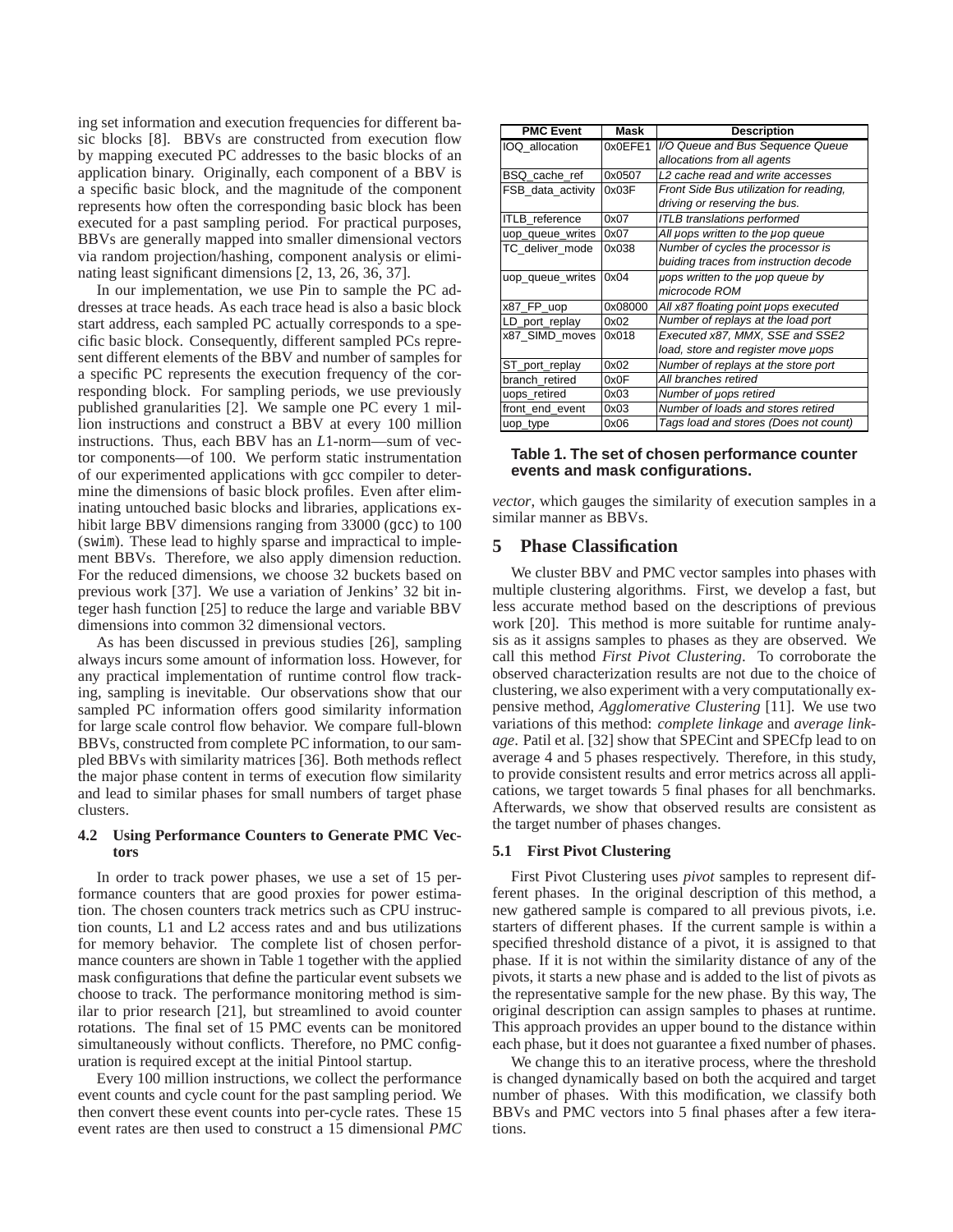#### **5.2 Agglomerative Clustering**

Agglomerative clustering is a tedious bottom-up approach to clustering samples into phases. In this approach, clustering algorithm starts with an initial clustering solution of *N* clusters, where *N* is the number of samples. At each iteration, the algorithm compares all pairwise combinations of the current set of clusters and finds the best candidate pair of clusters to combine into a single cluster. The pairs are compared based on a *linkage* criterion, which determines the best candidates. This iterative process continues until a final target number of clusters are reached or a distance threshold among clusters is exceeded. For agglomerative clustering, we experiment with two types of linkages, complete and average linkage. We describe these below.

### **5.2.1 Average Linkage**

Average linkage compares the average distance between all sample pairs belonging to two different clusters. For two clusters with *i* and *j* samples respectively, it computes the distance between all the  $i \cdot j$  pairs and finds the average distance between the clusters. Performing this operation for all cluster combinations, it chooses to combine two clusters with the minimum average distance. This leads to clusters with similar ranges in all dimensions, but can result in significantly different ranges for different clusters.

#### **5.2.2 Complete Linkage**

Complete linkage does similar comparisons as average linkage. However, it compares the maximum pairwise sampledistance among clusters. It combines the clusters with the least maximum distance among all their pairs. Consequently, the final set of clusters have similar ranges among most of their samples, although the range across each dimension can be different.

In all our analyses we use *L*1—Manhattan—distance, as our measure of distance between two samples. For BBV based clustering, we compute the *L*1-distance between the two corresponding 32 dimensional BBVs. For PMC based clustering, we use the two 15 dimensional PMC vectors to gauge the similarity between points. We apply the above three clustering methods and evaluate clustering criteria based on these distances.

# **6 Power Phase Characterization: Evaluation of Techniques and Results**

We apply our described power phase classification methods to several benchmarks. Using both control flow and performance features, we cluster each benchmark into 5 phases with multiple clustering methods. Here, we discuss first how we evaluate the fidelity of these phases in terms of power behavior characterization. Afterwards, we provide the complete set of results based on these evaluations. With the demonstrated results, we show how code signatures and PMC phases perform in identifying power behavior characteristics with respect to a "gold standard" phase classification as our lower bound and an "uninformed" classification as the upper bound. We also present a direct comparison between BBV phases and PMC phases for power characterization.

### **6.1 Evaluating the Error of Power Phase Characterization**

We evaluate the quality of generated phase clusters by comparing the measured power at each sample to the aggregate power for the whole cluster the sample belongs to. For a benchmark with *N* samples, each sample  $i$  ( $i = 1, ..., N$ ) is an element of one of the final phase sets  $P_j$  ( $j = 1, \ldots, 5$ ). Each sample has a corresponding set of data  $[bbv_i, pmc_i, pwr_i]$ where  $bbv_i$  and  $pmc_i$  are the corresponding BBV and PMC vectors used during phase clusterings, and *pwr<sup>i</sup>* is the measured power value during sample *i*'s execution. For each phase  $P_j$ , we compute a "representative power",  $R_j$ , as the arithmetic average of the power values for the total *N<sup>j</sup>* samples belonging to that phase. Then, for each sample *i*, we compute the squared difference between the sample's actual power value *pwr<sup>i</sup>* and the representative power  $R_j$  for its owner phase  $P_j$ . We denote  $R_j$  values corresponding to each sample *i* with  $R_{ji}$ . Afterwards, we compute the rooted average of these squared differences over all samples for our final RMS error figure *ERMS*. We summarize this error computation in Equation 1.

$$
R_{j} = \frac{\sum_{i \in P_{j}} p_{WT_{i}}}{N_{j}} \qquad (j = 1, ..., 5)
$$

$$
E_{RMS} = \sqrt{\sum_{i=1}^{N} (p_{WT_{i}} - R j_{i})^{2}}
$$
(1)

This error value represents the quality of power phase characterization for a given phase classification method on the evaluated benchmark. The methods are the combinations of tracked feature (BBVs or PMCs) and clustering algorithm (first pivot, agglomerative with average or complete linkage). We use this error measure to gauge the effectiveness of BBV and PMC based features in representing power phase behavior of applications in our experiments with various benchmarks.

#### **6.2 Error Boundaries**

To gauge the ability of the phase classification techniques in discerning application power behavior, we also provide the error boundaries that can be achieved with perfect knowledge of power information—lower bound—as well as without any knowledge of application behavior—upper bound.

To compute lower error bounds, we look directly at the measured power, which is the independent target experiment parameter in all other analyses. We apply all three clustering algorithms to each benchmark's power information and for each case choose the smallest error value achieved. We refer to this "gold standard" measure as *baseline error* in our results.

For the upper error bounds, we design a separate clustering method, which assigns each sample to any of the final target phases randomly, without using any application behavior information. We refer to the results of this "uninformed" phase characterization as *random error*. We show the results achieved with these approaches for each benchmark. These demonstrate opportunities for improvement that remain and how much improvement each tested phase analysis feature brings to power characterization.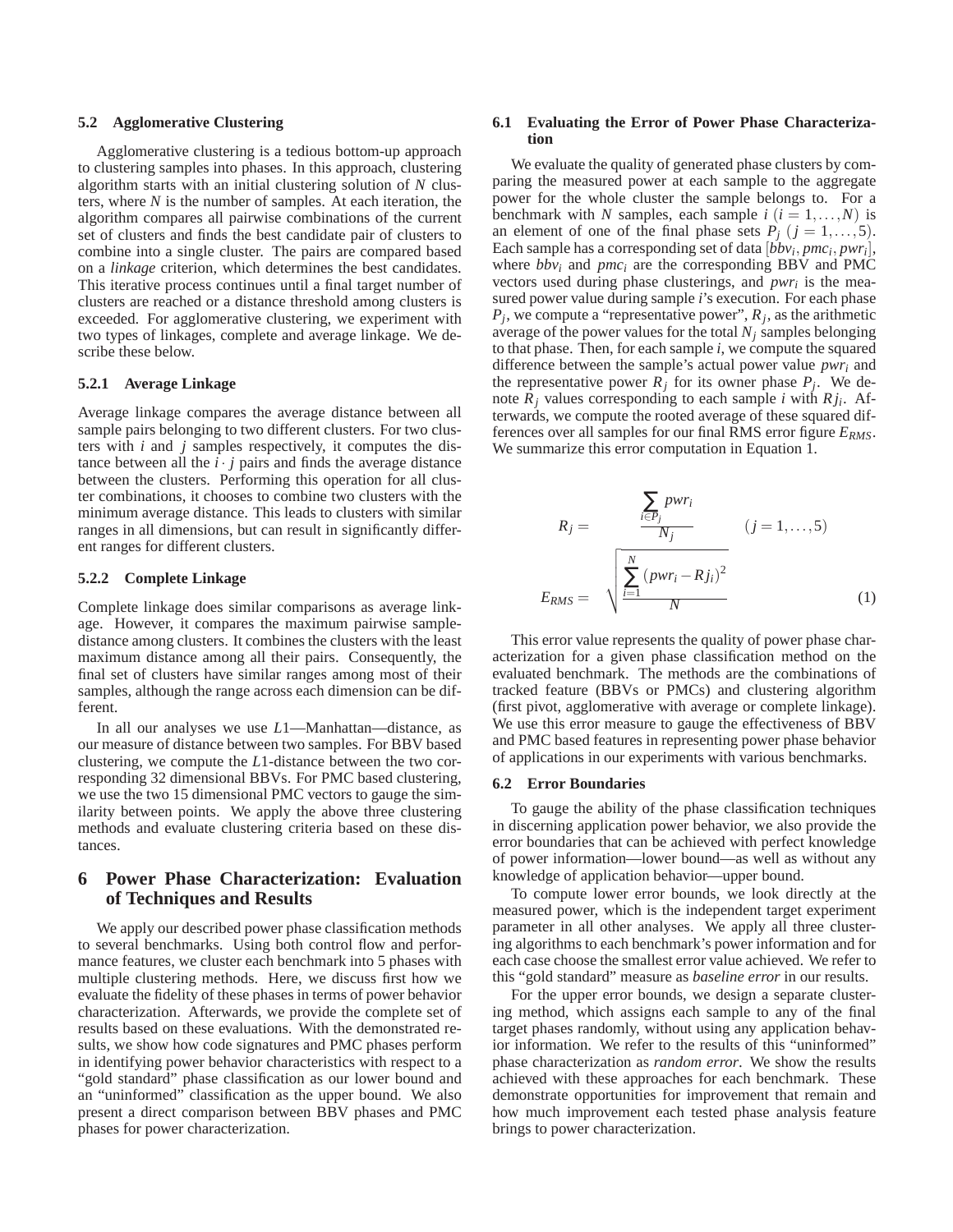#### **6.3 Experimented Benchmarks**

For our power phase analysis experiments, we obtain control flow, performance and power characteristics for several benchmarks on our test machine. We look at 11 SPECint benchmarks—all except perlbmk due to compilation problems—and 10 SPECfp benchmarks—excluded are F90 benchmarks. We experiment with all reference datasets for the 21 SPEC benchmarks leading to a total of 37 different experiments.

In addition to SPEC, we also use 9 other benchmarks from previous studies and derived from well-known applications. These benchmarks are ghostscript, dvips, gimp, lame, cjpeg, djpeg, mesh, stream and mdbnch. For some cases, we alter the dataset or iterations for the benchmarks to achieve longer execution times. We describe these benchmarks and any modifications here.

In the first category, ghostscript and dvips are conversion utilities commonly used in document creation. Their behavior depends on the nature and layout of the input document. Next, gimp, lame, cjpeg and djpeg are media processing tools used to convert among formats or manipulate media files. Last, mesh, stream and mdbnch are iterative applications with multiple sequential functions similar to many scientific computation tools.

For ghostscript and dvips we use a large document of 190 pages, with different size images in the middle of the document. ghostscript converts a postscript input to pdf, and dvips converts dvi input to postscript.

Gimp is an image manipulation tool [15]. We use gimp in batch mode to perform several image processing operations such as blurring, filtering and applying digital effects. Depending on the computation and memory intensity of the applied functions, they can lead to different power behavior. We use the lame MP3 encoder [38] to encode a wave file under varying quality settings. Both power levels and the total execution increase with the quality settings. Cjpeg and djpeg are image compression and decompression programs from MediaBench [28]. We use cjpeg to encode a very large (110 MB) ppm image file into jpeg and djpeg to decode the jpeg file into ppm. Their power behavior also changes during execution and with input data.

Mesh is a well-known program used in dynamic program optimization studies [10, 34]. It performs various computations over the input mesh edges and faces, with sequentially executed repetitive functions. Our mesh input consists of 10K nodes and 60K edges, leading to very quick iterations. To emphasize the execution of separate functions, we alter the original mesh code to repeat each function 100-200 times. Mdbnch is a relatively older, scalar molecular dynamics benchmark [14]. It performs seven different molecular dynamics tasks with different sizes or complexities. To extend its execution, we increase the number of time steps for each task by 4-50x. Both mesh and mdbnch have similar iterative properties of scientific computation. Although they iterate within different control paths, each task usually has similar computation properties—except for changes in memory intensity. These lead to fairly flat behavior with small data footprints. Stream is actually a synthetic benchmark, commonly used to measure sustainable memory bandwidth [31]. It iterates over four small tasks doing different computations. Similar to the above two applications, stream also exhibits a stable power behavior during normal operation. However, it has a loop carried positive feedback that eventually overflows the inputs for its tasks, resulting in a drastic change in power behavior. For our stream experiments, we use an iteration count of 275 and data size of 2 million entry arrays.

#### **6.4 Power Phase Characterization Results**

We show the overall results for our experiments in Figures 2-4. Three figures show phase characterization errors for the three clustering algorithms. In each figure, we show the upper—*random*—and lower—*baseline*—error bounds for each application and the achieved error with BBV and PMC based approaches. We also show the average accuracies for SPECint, SPECfp and other experimented benchmarks.

First, obtained characterization results are consistent, independent of the applied clustering algorithm. In general Figure 2 shows relatively higher errors due to the cheaper clustering method. However, the general accuracy relation between BBVs and PMCs are preserved.

Comparing among the three sets of applications, SPECfp applications lead to relatively low errors even with random phase clustering for some cases. This is due to the generic flat power behavior of these benchmarks (applu, art, sixtrack, wupwise). In some other cases, benchmarks go through specific initialization (i.e. equake) or periodic (i.e. ammp) phases with significant changes in all control flow, performance and power features. In these cases, both BBVs and PMCs achieve very good power characterizations approaching baseline errors.

SPECint shows significantly higher errors for all approaches due to higher variations in behavior. In many of the shown cases, BBVs and PMCs are seen to have significant improvement over random clustering. This shows the benefits of phase tracking for power behavior characterization.

Most of the other experimented benchmarks show significantly higher error ranges due to their high power variability based on input data characteristics and functional behavior. In these cases, applying phase analysis, especially with PMCs, proves to be very useful in identifying similar power behavior.

Overall, for the three benchmark sets, BBVs achieve errors that are on average 48% less than random clustering errors , for benchmarks with non-flat power behavior. PMC phases lead to 66% less errors than random clustering. For PMC based approach, power characterization accuracies vary between 2-6X improvements over random clusterings for these benchmarks. Performing same comparisons with respect to baseline errors show, BBVs on average achieve 2.9X higher errors compared to baseline, while PMC errors are 1.8X of baseline figures. These comparisons show, BBV and PMC phase analyses have significant benefit in characterizing power behavior. However, there still exist opportunities to improve power phase behavior characterization of applications.

As above measures also indicate, in almost all experimented cases, PMC based phase analysis performs better than BBV based approach for representing power behavior. PMCs lead to 2.2% and 1.4% errors for SPECint and SPECfp, while BBVs achieve 3.4% and 1.5% errors. For the other experimented benchmarks, PMCs and BBVs have 7.1% and 14.7% average errors respectively. For most of the benchmarks PMCs achieve 30-40% less errors than BBVs with an average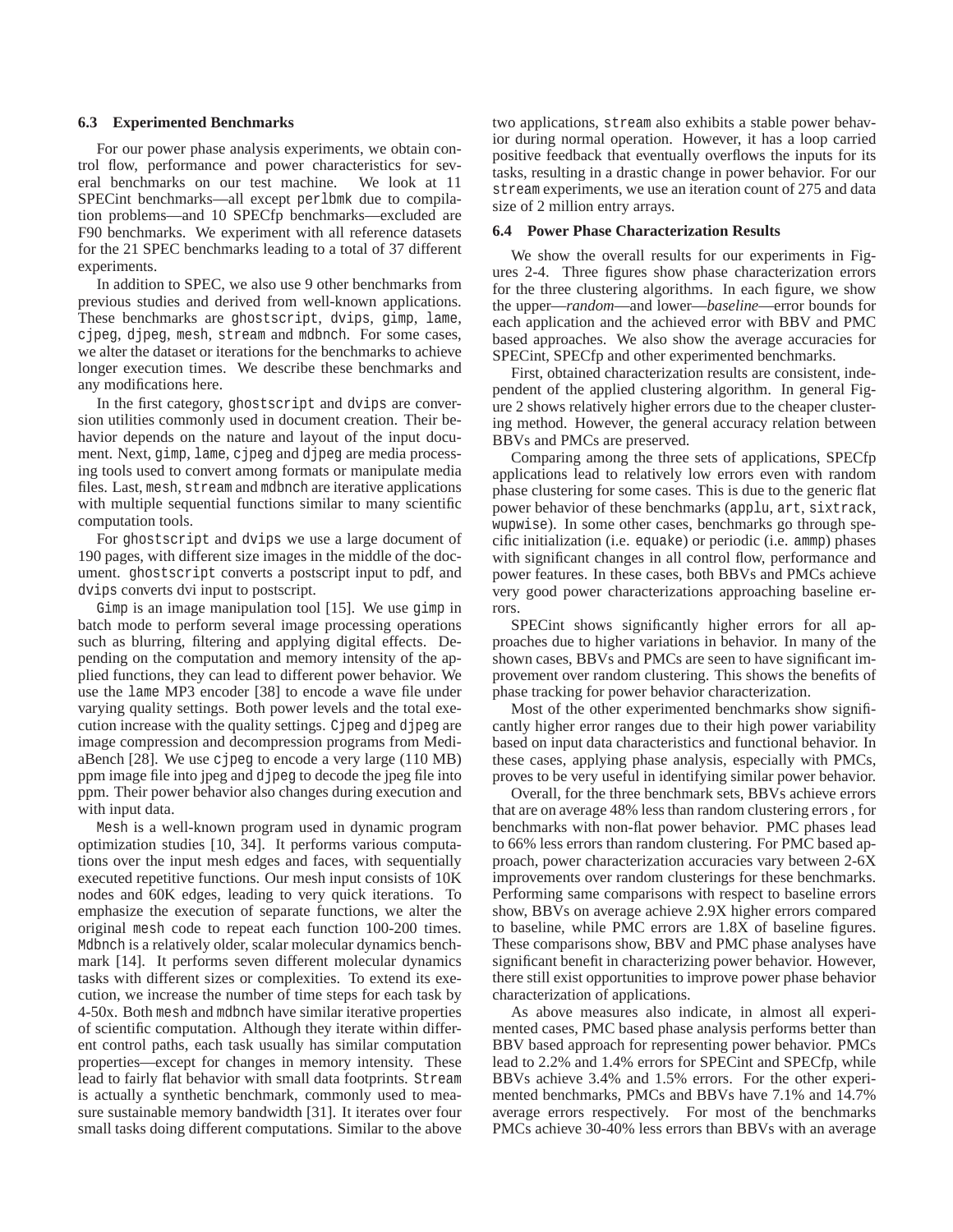

**Figure 2. Power characterization errors (absolute) for BBV and PMC phases with first pivot clustering.**



**Figure 3. Power characterization errors (absolute) for BBV and PMC phases with agglomerative clustering-average linkage.**



**Figure 4. Power characterization errors (absolute) for BBV and PMC phases with agglomerative clustering-complete linkage.**

of 33%. This direct comparison between BBVs and PMCs shows, although both techniques provide useful features to identify power phase behavior, in general PMCs features are better candidates for identifying power phases.

#### **6.5 Sensitivity to Different Target Number of Phases**

We have presented our complete analysis for a fixed target number of 5 phases for consistency. However, we have also experimented with different numbers of target phases to verify the reliability of our results. We show these in Figure 5.

Here, we show the effect of target phases with agglomerative clustering/complete linkage. For all the benchmarks, we perform clusterings for final phase numbers varying from 1 to 5000. We show the achieved errors as both RMS and maximum observed values. For each benchmark, we compute the RMS and maximum error figure for each target phase count. Afterwards, we average these values over all benchmarks to reach a single error figure for each target phase count.

Intuitively, for a single final phase, both BBVs and PMCs will reach the same error, equivalent to the standard deviation of all the power samples of the benchmark. Afterwards, as the number of phases increase, errors for both methods will decrease with different slopes. As number of target final phases grows towards infinity, both error curves will converge to 0, i.e. where each phase is a singleton sample.

In Figure 5, we show the behavior up to 100 phases for demonstration purposes. As phase counts grow beyond 100, both curves approach 0. For all practical purposes, PMC based phases perform consistently better, independent of the number of final phase clusters.

# **7 Observations from Experimented Applications**

Initially we discussed some of the possible reasons that can cause control flow information and performance statistics to arrive at different conclusions about application power behav-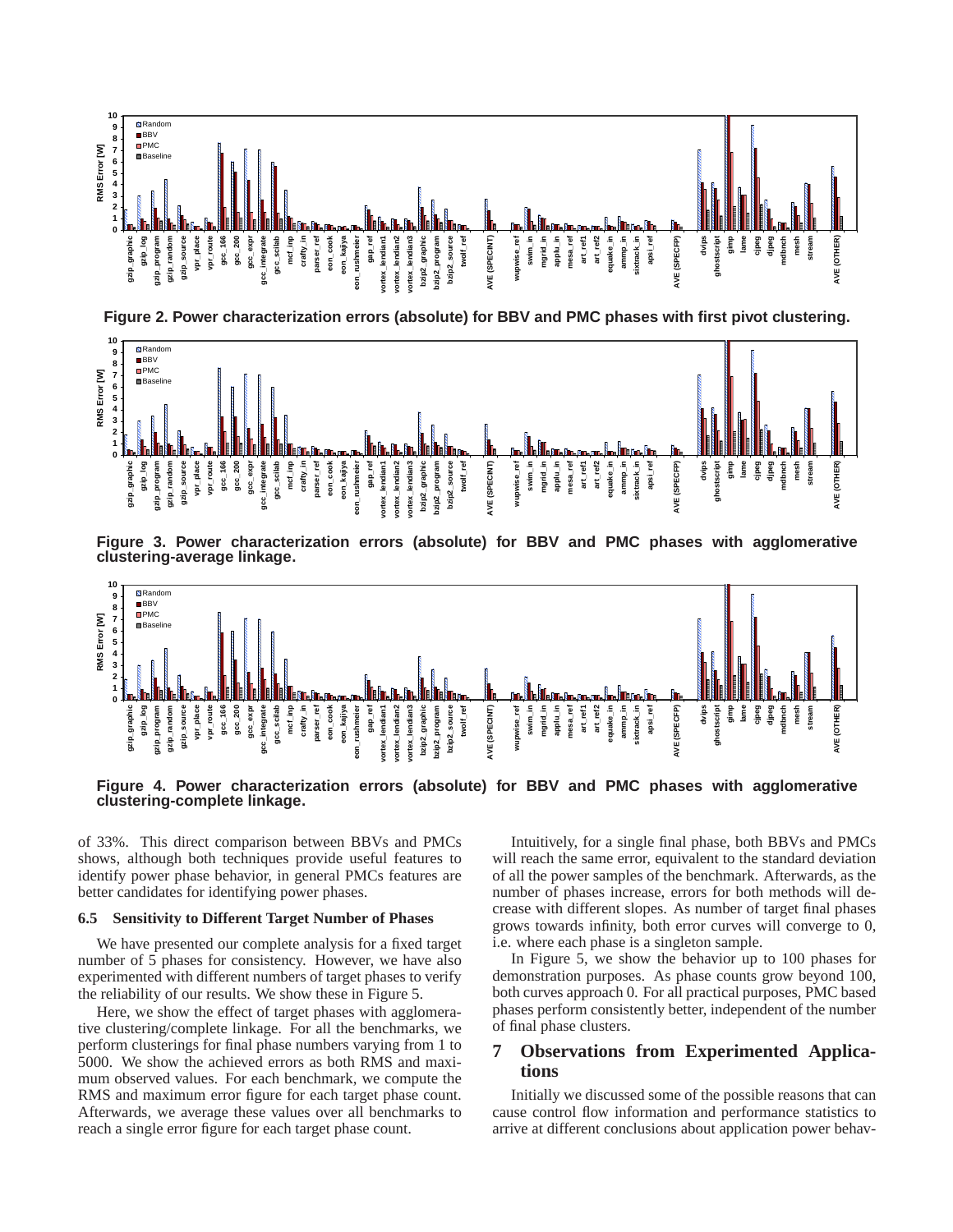

ior. Here, we show our observations from actual applications that we experimented on. We demonstrate the effects for two

### **7.1 Operand Dependent Behavior**

and *effectively same execution*.

Here, we show an example of operand dependent behavior with the stream benchmark. Stream performs four repetitive operations with simple vector kernels. It operates on three vectors, a, b and c. The four operations are *copy*  $(c[j] = a[j])$ , *scale*  $(b[j] = scalar * c[j])$ , *add*  $(c[j] = a[j] + b[j])$  and *triad*  $(a[i] = b[i] + scalar * c[i]$ ). It targets at measuring sustainable memory bandwidth with vectors larger than cache sizes and by avoiding data reuse. We use this application to show operand dependent behavior and its implications on power. There exists a positive feedback between each iteration of the four described operations. This causes the the FP operations to overflow at iteration 261, where first vector a overflows at *triad*. This is then propagated to vectors b and c in the next iteration. This overflow causes the three FP kernels to experience a slowdown larger than 10x, while the *copy* operation is not significantly effected. Consequently, power dissipation experiences a drastic phase change, while execution path is still conserved.

of the sources of disagreement, *operand dependent behavior*

In Figure 6, we show the resulting behavior in terms of power, BBV signatures and PMC signatures. Figure 6(a) shows, the power (top) and BBV signatures (bottom) with respect to executed instructions. We show BBV signatures as stacked vector sample bars, where magnitude of each vector component adds on top of the stack. Here, we see the repetitive BBV vector patterns throughout the execution, corresponding to the 4 different operations repeated 275 times. As the control flow is repetitive, the sudden power drop goes undetected with BBVs. In Figure 6(b), we show the same execution with power (top) and few of the PMC vector samples (bottom). Shown PMC metrics represent instructions per cycle (IPC), L2 cache access rates (L2) and memory access rates (MEM). Here, we show the execution with respect to cycles, to emphasize the actual effect of overflow on elapsed time in different power phases. While, the lower power phase occupies less than 6% of executed instructions, the time spent in this phase is more than half of the total execution. Tracking PMCs easily identifies this power phase change resulting from operand dependent behavior of stream.

#### **7.2 Effectively Same Execution**

Phase characterizations of applications have two related outcomes. First, phase characterizations provide feedback for identifying phase changes in program behavior. Second, they classify applications into similar regions of execution. These two aspects have an inverse relation, which can be considered in terms of *similarity* and *granularity* [17]. Dictating more restrictive similarity features within each phase results in higher number of phases with smaller granularity. These may, then, lead to numerous false alarms for spurious phase transitions, as many of the small variations in tracked features do not reflect in application (power) behavior. Thus, a desired property for phase characterization is to lead to high granularity phases that capture major application behavior; balancing similarity and granularity.

Effectively same execution represents a characteristic behavior when PMC and BBV approaches perform differently in achieving this balance. In many occurrences, applications walk through different code paths, while performing similar computational tasks. These lead to different code signatures, indicating different phases, while actual power phase behavior is similar.

We demonstrate the impact of this effect with the mesh benchmark. During its execution, mesh first reads an input mesh configuration and performs various tasks on the input mesh. Most of these tasks have computationally similar properties, leading to effectively same execution behavior—while in different execution address spaces. In Figure 7, we show part of the execution characteristics for mesh. In the figure, we first show the measured power behavior. We can easily separate mesh execution into three power phases by observing the power trace. We label these "actual" power phases as *H*, *L* and *M* on the power trace, representing phases with high, low and medium power consumption. Underneath the power trace, we show the corresponding BBV vector patterns for each sample. Again, we present the 32 dimensional BBVs as stacked bars, where each vector component adds up to the stack based on its magnitude. Several distinct control flow phases are observable from the BBV patterns. We separate each of these regions with vertical dotted lines. These correlate well with mesh tasks. The first high power phase corresponds to the sorting task after reading nodes and initialization. This task sorts nodes based on their types. It operates mainly in L1 cache and performs several arithmetics. The following low power phase, results from *SetBoundaryData* task which sets the values for boundary nodes. This task mostly accesses L2, and has low overlapping computation, which leads to less power. After this task, mesh repetitively operates on three computation tasks, namely, *ComputeForces()*, *ComputeVelocityChange()* and *Smoothen-Velocity()*. These constitute the medium power phase of mesh. All these tasks also make significant L2 accesses. However,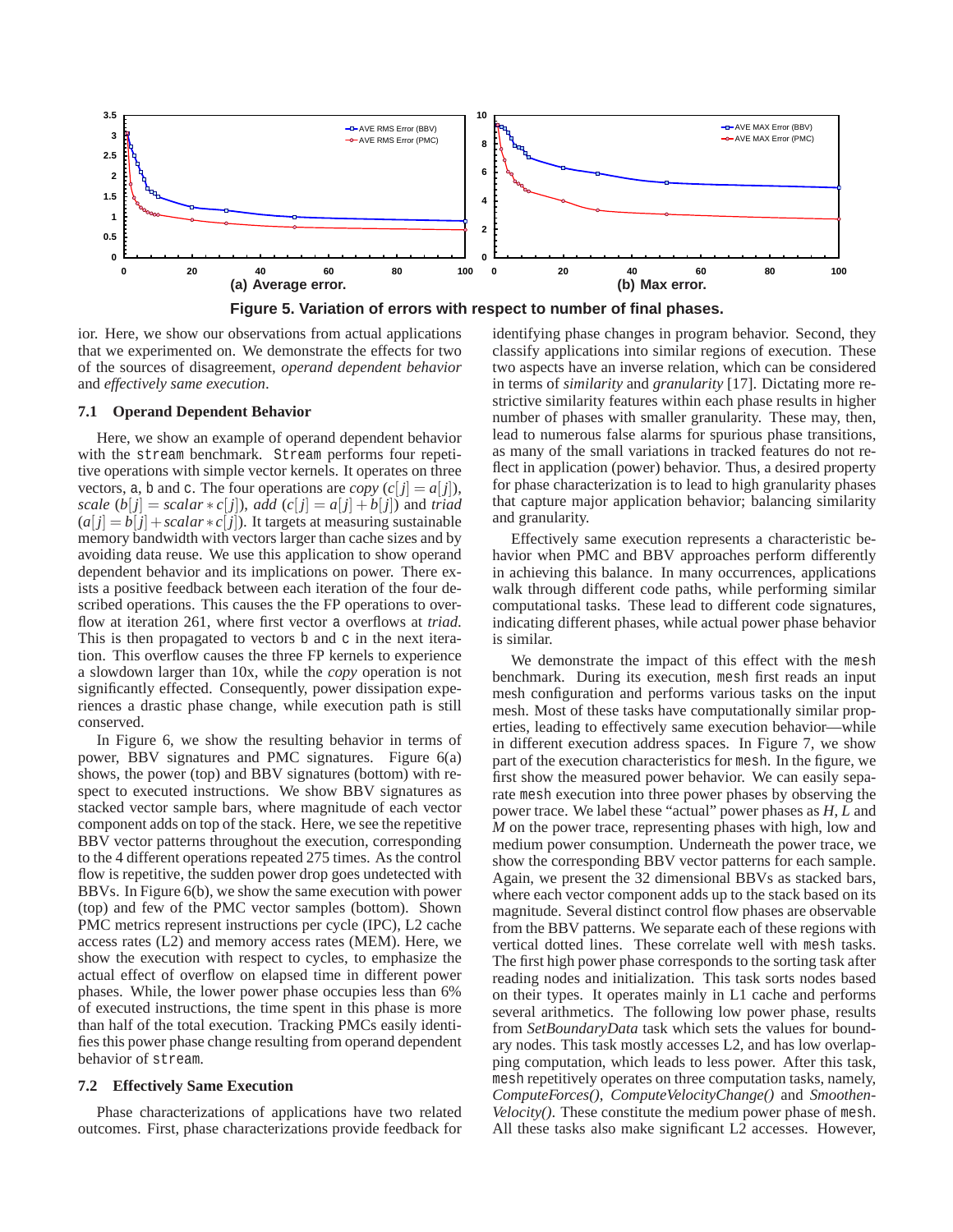

**Figure 6. Power phase change at overflow condition for** stream **benchmark. (a) shows BBV signatures, unable to detect the phase change, (b) shows PMCs detecting the change. (b) is drawn with respect to elapsed cycles to show the actual time behavior.**

their overlapping FP computations lead to relatively higher power.

In the lower two plots of Figure 7, we show the phase classifications performed by BBVs and PMCs. We apply agglomerative clustering with complete linkage and use target phase numbers, *N*, of 5—our base choice—and 3 for a more restrictive case. In these plots, y axis shows different phases ranging from 1 to 5 for the first case and 1 to 3 for the second. For each sample, we add a tick mark above the horizontal line corresponding to its phase assigned by BBV classification. We also add a tick mark below the horizontal line that corresponds to each sample's PMC phase. These marks then form the bands of phases seen in these plots. For example, for the case with 5 phases, low power phase of mesh is classified into phase "1" by BBVs and phase "3" by PMCs.

These plots show the significant impact of effectively same execution in phase classification. For  $N = 5$ , PMCs correctly identify the three actual power phases. BBVs on the other hand, collapse the high and low power phases into a single phase, leading to a false characterization. This is because, BBVs identify several different large-scale control flow phases. Clustering starts to overlap these based on their *L*1 distances, and these result in combining the high and low phases of power. The three repetitive control flow phases with effectively same power behavior are seen as the more different phases by BBVs, and are assigned to different clusters. These indicate several false alarms of spurious phase changes. For  $N = 3$ , BBV phases still show more sensitivity to the three repetitive tasks of medium power phase and assign them to three different phases. In this case, all high, low and parts of medium power phases are assigned to same phase ("1") by BBVs. In contrast, PMCs show very good fidelity. They successfully identify three power regions and assign them to different phases.

This example demonstrates the clear impact of effectively same execution on control-flow-based phase characterization. It is important to note that, this effect has implications for not only phase characterizations, but also runtime phase detection. Various control-flow phases with similar power behavior can cause a detection framework to produce several false alarms for phase transitions.

There are also other cases where differences between PMC and BBV approaches arise including some SPEC benchmarks such as mcf. We do not present these here for brevity. Nonetheless, overall both BBV and PMC phases provide a good account of application power phase behavior; in many cases showing good correlation between power and both control flow and performance measures. PMCs usually show a better mapping to power behavior due to both their proximity to the actual flow of power in the processor, as well as due to these discussed sources of disagreement between power and code signatures.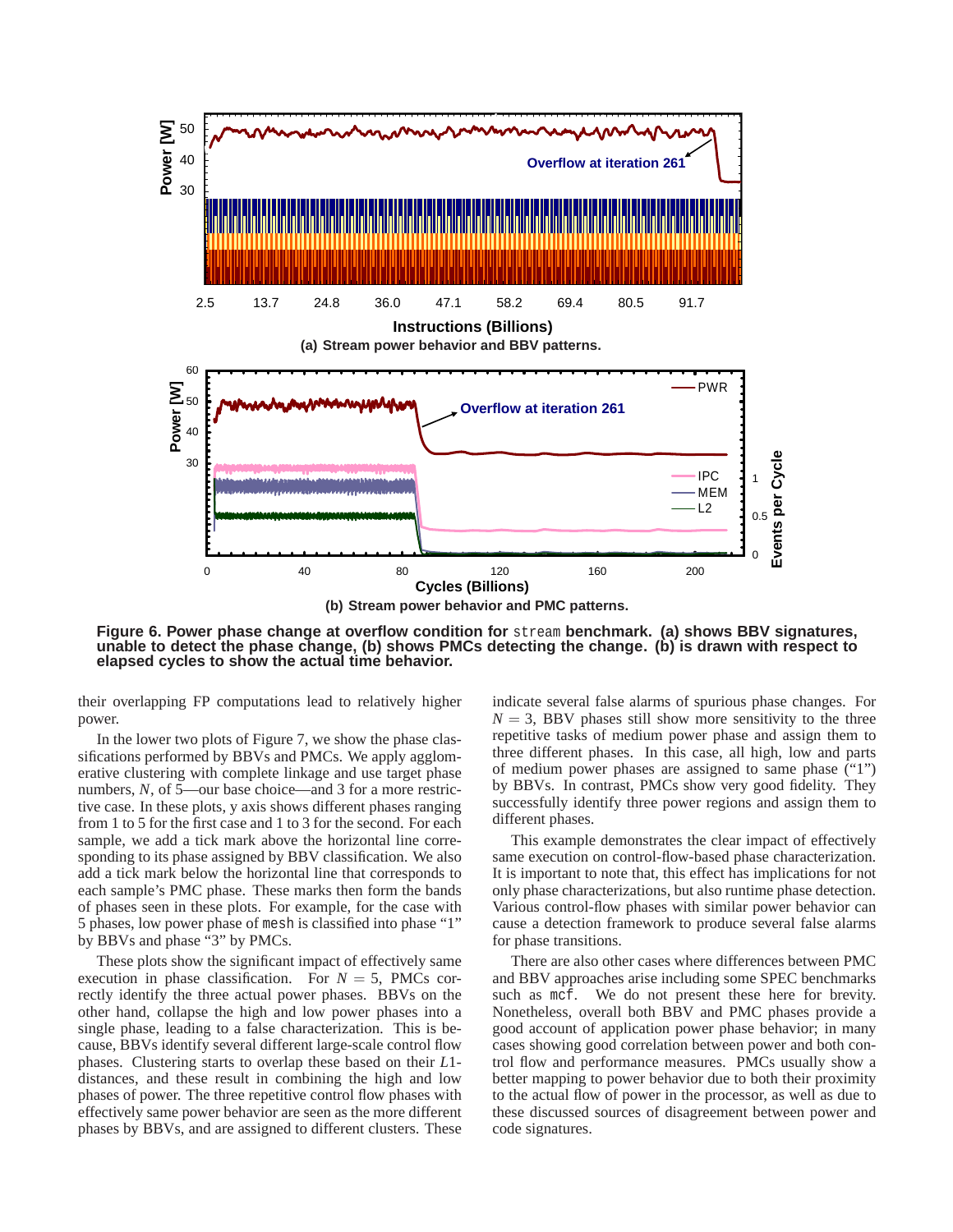

**Figure 7.** Mesh **power and BBV signatures (top) and generated PMC and BBV phases with target cluster numbers of 5 (middle) and 3 (bottom). Multiple control flow phases with effectively same power characteristics disguise actual power phases in BBV based classification. Actual power phases are labeled as** *H***,** *L* **and** *M***, for high, low and medium power dissipation regions.**

# **8 Summary and Recommendations for Future Research**

Here, we first make a final comparison of BBVs and PMCs for power phase characterization. We summarize different pros and cons of the two approaches. Afterwards, we discuss how the strengths of these two features can be conceptually combined for application to dynamic management techniques. Finally, we present the directions for future research following from these discussions.

BBVs are known to have several benefits for summarizing application performance or tracking application phases. The most important advantage of BBVs is the repeatability of the observed phase behavior. Tracked code signatures do not change due to system effects or with the application of dynamic management actions that affect system power and performance.

The biggest disadvantage of BBVs lies in runtime applicability. It is impractical to collect full blown BBV information during application runtime. Sampling methods, as applied in this study, provide acceptable resolution, but BBV generation still requires mapping PC samples into control flow blocks. Another related issue is the high dimensionality of BBVs that requires processing for dimension reduction. In addition to these, false alarms due to changes only in control flow are an important consideration for a runtime detection system. Finally, the indifference of BBVs to varying data locality and operand dependent behavior can be a significant impediment in power/performance phase characterizations for some real applications [2].

The important advantages of PMCs are their straightforward runtime applicability and their proximity to processor power consumption. PMCs are easily accessible at runtime with lightweight interfaces, which makes them good candidates for dynamic applications on real systems. Several PMCs show good correlations with processor power behavior, so they don't suffer significantly from false alarms. Also as the number of simultaneously monitored PMCs is less than 20, they require no dimension reduction during phase characterizations.

The most important issue with PMCs is repeatability. As PMC data comes from several event counts over the proces-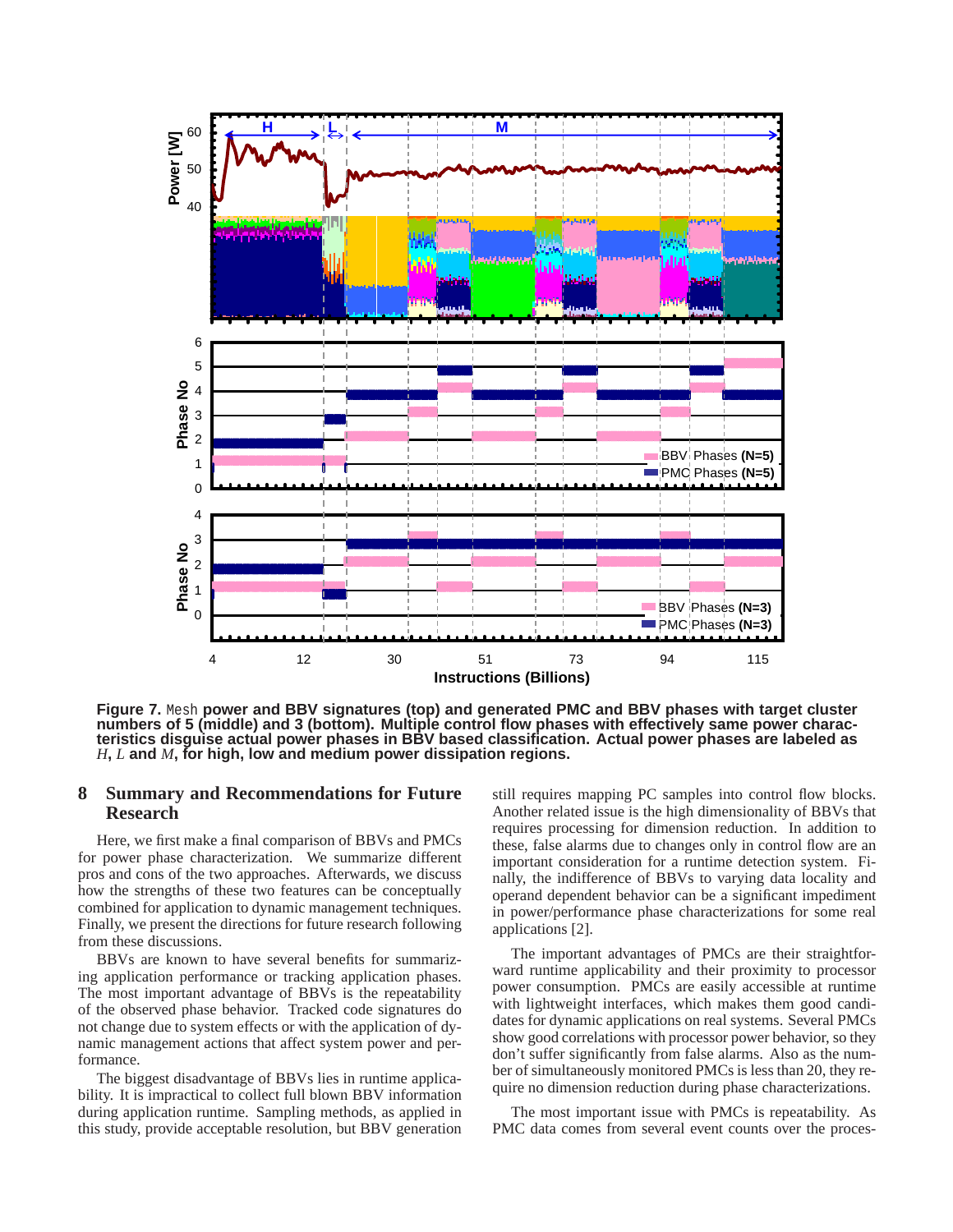sor, the values are not identical among repetitions of phases. A phase detection method that utilizes PMCs is required to consider event count ranges or has to track deltas together with events to detect phases or phase changes. Our previous studies show quantization can be unreliable, while tracking changes produces higher fidelity [22]. The PMC based approach also requires range considerations. Different dimensions of PMC vectors are not of similar strength. For example, memory access counts and instructions issued have different orders of magnitude. Therefore, scaling of vector components or normalizations may be necessary to match the impact of certain events.

Our quantitative results show that PMCs have relatively higher fidelity in characterizing power phase behavior. However, we believe a better solution can be achieved by combining the strengths of BBVs with the PMC approach. For a general phase tracking method, we envision a hierarchical approach between BBVs and PMCs. We consider using PMC based phase tracking as the global mechanism to identify phase changes and using BBVs to track the repetitive execution progress. In terms of decision hierarchy, PMCs provide confidence to phase changes detected from control flow and provide the final decision whether this is an actual or spurious phase change. On the other hand, BBVs enhance the repeatability of observed PMC phases, by informing the PMC method when a repetitive control flow is detected.

As future research, we consider application of controlflow feedback to PMC-based phase tracking for runtime dynamic management. For example, we plan to use a DVFS enabled system and process phase information to detect repetitive behavior under different DVFS settings. Using both PMC and control flow features, we expect to achieve better power/performance trade-offs than a simple reactive response. In addition to this, other future research avenues include applying these power phase analysis methods to global CMP power management and to dynamic thermal management as mentioned in Section 2.

## **9 Related Work**

Several previous studies investigate phase behavior of applications for adaptation and characterization purposes. Most of these research studies focus on either control flow or performance characteristics of applications. Iyer and Marculescu [24], Dhodapkar and Smith [9], Sherwood et al. [36, 37], Huang et al. [19] and Lau et al. [27] analyze control flow behavior of applications via different features such as subroutines, working sets and basic block profiles. These studies use simulation based methods to identify application phases for summarizing performance and architectural studies. Patil et al. [32] also look at control flow phases with real-system experiments. They use similar dynamic instrumentation to identify BBV phases of applications. Their work uses basic block profiles of applications to find representative execution points, while we look at power characterizations with BBV and PMC phases.

Cook et al. [7] show the repetitive performance phase characteristics of different applications using simulations. Todi [39], Weissel and Bellosa [40] and Duesterwald et al. [12] utilize performance counters to identify performance based phases. They use performance statistics to guide dynamic optimizations and metric predictions. These works do not consider power behavior of applications. Our earlier work [20] employed runtime power measurements and power estimation with performance counters to identify phases of applications. Chang et al. [5] apply process power profiling to determine software power breakdowns. While these studies also look at power behavior, they do not investigate control flow approaches. Hu et al. [18] describe a compile time methodology to find basic block phases at runtime for power studies. This study looks at control flow information from a compiler perspective, while we investigate runtime power phase behaviors of both control flow and performance statistics.

There are also previous studies that compare or evaluate phase characterization techniques. Dhodapkar and Smith [8], perform a comparison between different control flow techniques, working set signatures and BBVs. Annavaram et al. [2] sample executed program counters as a proxy to control flow and show the correlations between code signatures and application performance. They show that, control flow does not always correlate well with application performance. Lau et al. [26] also look at control flow and performance of applications to show a strong correlation can be established by linking program counter to procedures and loops of applications via profiling. In comparison, our work looks at the direct comparison of two phase characterization features, BBVs and PMCs with runtime measurement feedback for real power evaluation on a real-system.

### **10 Conclusion**

Phase analysis is increasingly important for computer systems first because simulation-based techniques rely on phasedirected sampling to reduce simulation time, and second, because real-life adaptive hardware and software mechanisms rely on dynamic phase-directed readjustments.

With power being such a pressing constraint in current processors, it becomes important to understand not just the phases of performance metrics, but also of their related power counterparts. Observing power phase behavior on real systems is particularly important because the real-system phases show the impact of a comprehensive range of systems effects typically excluded from simulations.

This work has explored methods for real-system power phase generation. Drawing on prior work, we have developed an experimental framework for comparing both control-flowbased and performance-monitoring-based phase techniques, and for comparing against live power measurements. Our results show that both control-flow and performance statistics provide useful hints to power phase behavior. In general, performance-based phase tracking leads to approximately 33% less power characterization errors than code signatures.

In some cases where power behavior depends on aspects other than control flow (e.g. data locality, operand values, or other characteristics), phases based on control flow can "miss" some transitions. In other cases, control flow phase classification can result in "extra" phases, where applications perform different tasks with effectively the same execution characteristics. These effects lead to both false alarms for phase changes and incorrect power phase classifications.

Overall, the results presented here show a roadmap to effective power phase analysis in real systems. Control-flow techniques offer a good base, but may well be best applied as hybrid techniques together with performance counters that